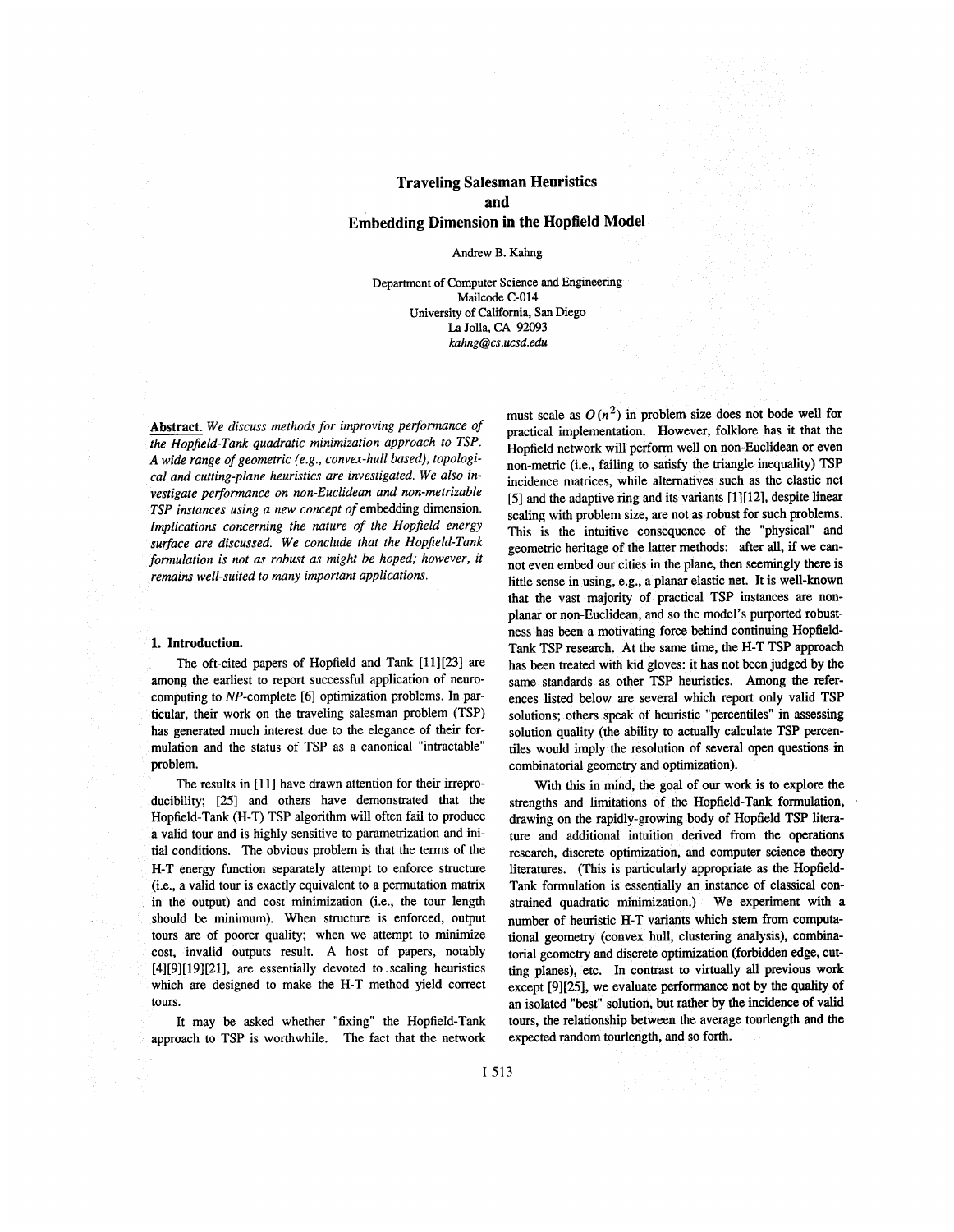#### **BACKGROUND**

An instance of the traveling salesman problem is given by the following:

*Definition:* A TSP instance for *n* cities consists of a symmetric *n* by *n* matrix *A* with non-negative real off-diagonal entries  $a_{ii}$ , where  $a_{ii}$  denotes the distance between the  $i^{th}$  and *jth* cities.

The original formulation of Hopfield and Tank [ll] uses *n2*  output nodes in the form of a square matrix, where rows correspond to the individual cities and columns correspond to position in the tour. Thus, a valid tour will be in the form of a permutation matrix, i.e., exactly one city is in a given tour position, and every city is visited.

The Hopfield network finds a local minimum of the energy functional

$$
E = \frac{A}{2} \sum_{X} \sum_{i} \sum_{j \neq i} v_{Xi} v_{Xi} + \frac{B}{2} \sum_{i} \sum_{X} \sum_{Y \neq X} v_{Xi} v_{Yi}
$$
  
+ 
$$
\frac{C}{2} (N - \sum_{X} \sum_{i} v_{Xi})^{2}
$$
  
+ 
$$
\frac{D}{2} \sum_{X} \sum_{Y \neq X} \sum_{i} d_{XY} v_{Xi} (v_{Y,i+1} + v_{Y,i-1})
$$
 (1)

The *A* term constrains each row to have one nonzero element: the *B* term acts similarly to constrain each column: the *C* term is a global scaling factor which ensures that exactly *n* nodes are active: and the *D* term represents tour distance. Thus, the final term is the only one which reflects cost: the remaining three terms enforce structure in the solution. It is sometimes useful to write down the implicit connection matrix, which is defined by

$$
T_{Xi,Yj} = -A \, \delta_{XY} (1 - \delta_{ij}) - B \, \delta_{ij} (1 - \delta_{XY})
$$
  
-C - D \, d\_{XY} (\delta\_{j,i+1} + \delta\_{j,i-1}) (2)

where  $\delta_{ij}$  denotes Kronecker delta.

Many researchers have noticed that with the parameters values suggested in **[ll],** tour quality is good *when* a *valid tour is found,* but unfortunately only a small percentage of outputs are valid tours. Our own investigations with these parameters indicate that approximately 85 percent of the attempts result in invalid output for random 10-city instances in the Euclidean square. A method which fails almost all the time, even when given relatively trivial tasks, will certainly never be very viable, and therefore much effort has been spent to increase the incidence of valid H-T tours without sacrificing tour quality.

Various groups have reported methods for forcing the Hopfield network to yield a valid permutation matrix output.

Tagliarini and Page **[21][22]** describe a normalization which enforces  $"k$  out of  $n"$  constraints in the output. For example, a valid TSP solution must satisfy a **"1** out of *n"* constraint in each row and column of the output. Rewriting (1) as

$$
E = -\frac{1}{2} \sum_{i} \sum_{j} T_{ij} v_i v_j - \sum_{i} V_i I_i
$$

they show the following:

*Fact:* Given a subset of S neurons in the Hopfield network, if the  $T_{ij} = -M$  for all  $i, j \in S$ , M an arbitrary positive real, then setting  $I_i = Mk - 1$  will guarantee that exactly *k* neurons in *S* will be active at equilibrium.  $\Box$ 

This allows normalization of *A, B,* and *C* in (1) so that only the value of *D* changes **([24]** achieves a similar reduction in parameterization). Tagliarini and Hanrahan **[20]** report that the incidence of valid tours does not vary strictly inversely with *D*, as might be expected. This implies an unexplained sensitivity to initial conditions. Furthermore, in order to completely enforce valid tours, they conclude empirically that *D* must scale *sublinearly* with problem size. In fact, Hegde et al. [9] show, again empirically, that the ratio  $D/C$  vanishes with increasing *n* if we wish to guarantee valid tours. Our own experiments confirm these observations. Since  $D = 0$ will yield random tours as output, it seems that there is little hope that Hopfield TSP can be made to yield good tours on every input.

Van den Bout and Miller **[24]** propose a battery of heuristic fixes to the Hopfield-Tank TSP formulation; they argue that the revised energy function

$$
E = \frac{B}{2} \sum_{i} \sum_{X} \sum_{Y \neq X} v_{Xi} v_{Yi} + \frac{1}{2} \sum_{X} \sum_{Y \neq X} \sum_{i} d_{XY} v_{Xi} (v_{Y,i+1} + v_{Y,i-1})
$$

with  $B = 4\sqrt{N}$  will guarantee that no more than one city can occupy any tour position. In addition, **[24]** proposes heuristic seeding of the tour, e.g., by finding a pair of close neighbors and assuming that they will be adjacent in the tour. This heuristic is a member of the class of symmetry-breaking heuristics discussed below. Finally, the authors propose renormalizations which essentially eliminate any asymmetry in the actual distribution of city locations. This is a subset of the class of weight-skewing techniques discussed below.

Brandt et al. **[3]** give an alternative energy function wherein the first three terms of (1) are modified to

$$
\frac{A}{2}\sum_{i}\sum_{j}(x_{ij}-1)^{2} + \frac{B}{2}\sum_{j}\sum_{i}(x_{ij}-1)^{2}
$$

Again, this ostensibly enforces permutation matrix structure for the output.

In **[4],** Clement et al. propose yet another scaling method which uses a heuristic estimate of tourlength to normalize parameters. Their claim is that the transformation

$$
D^{'}=D/hypotenuse
$$

will allow valid solutions to result, where *hypotenuse* denotes the length of the diagonal of the bounding box of city locations.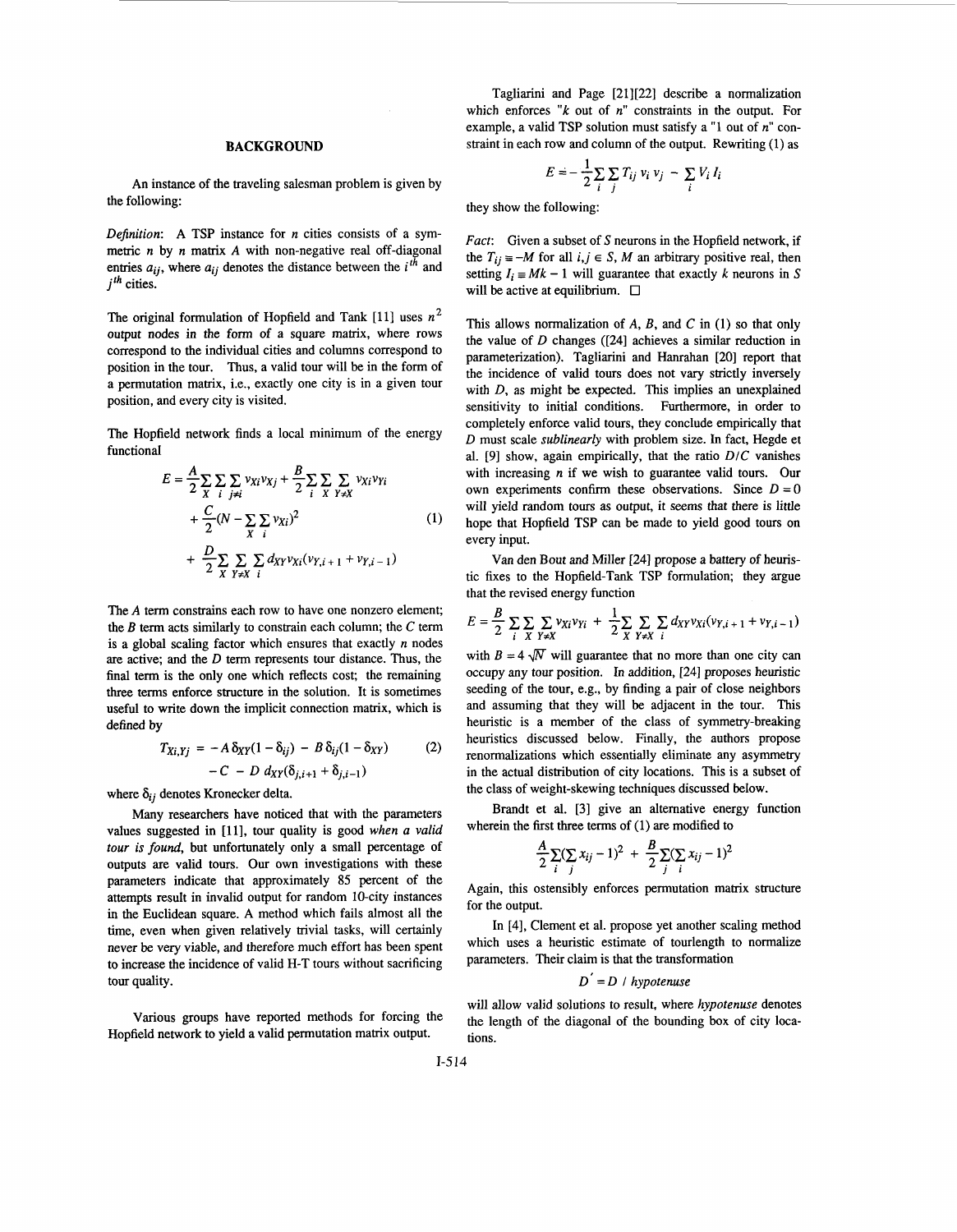Finally, **Szu** [19] adopts a rather different approach from any of the above work. He "repudiates" the work of Wilson and Pawley [25] with a Hopfield-Tank variant featuring binary **output** neurons and highly non-standard values for, e.g., global inhibition. However, the results presented seem to indicate only **9.1%** incidence of valid IO-city tours; furthermore, the average successful tourlength in the data shown is much worse **than** can **be** achieved with the H-T parameters in **[I 13.** 

Overall, it may be argued that the pre-processing analysis in, e.g., [24], requires a large amount of non-neural computation on a conventional processor. The associated CPU expenditure can very easily exceed the cost of a solution by heuristics such **as** nearest-neighbor or minimum spanning tree. This is obviously an important objection. However, **as** argued in [14], analog solutions to TSP are potentially useful for several reasons. In particular, they can provide fast heuristic initial solutions for hybrid neural-serial algorithms; they also give immediate lower bounds for problem classes such **as**  matching and assignment. Furthermore, they can have small constant-factor error bounds, unlike, e.g., nearest-neighbor methods. Thus, we move on to discuss several classes of Hopfield TSP variants.

# **HOPFIELD TSP HEURISTICS**

Initial experiments led to a number of straightforward assumptions and observations which constrained the scope of our work. We originally examined Hopfield-Tank TSP results for groups of IO00 randomly generated Euclidean instances of **10** and *20* cities with locations uniformly distributed in the unit square.

We noted many symptoms of numerical instability and sensitivity to initial conditions. For example, the final tour is highly dependent on the vector used for initial perturbation, or "symmetry breaking", of the network. We do not believe that this is due to the  $2n$ -fold tour degeneracy; rather, the initial state **seems** to lock **us** into a particular region of configuration space. Heuristic fixes to this problem have many side effects, e.g., reducing the magnitude of the initial perturbation often leads to better-quality tours, but the number of false convergences increases.

Early experiments also allowed us to search for a useful performance metric. It was clear that the incidence of valid tours should be a part of any measure of success. Also, it was not necessary to evaluate **181,440** tours in order to find optimum IO-city tourlengths; known asymptotics and the law of large numbers suffice. If we denote the length of the optimal tour by *Topt.* it is well known that for uniform distributions of *N* points in a Euclidean rectangle of area A, the ratio Monte Carlo simulations and annealing results by Kirkpatrick and others give the estimate  $\tau_2 = 0.749$  [2][15]. We can show by optimum 10-city tourlengths; known asymptotics and<br>of large numbers suffice. If we denote the length<br>poptimal tour by  $T_{opt}$ , it is well known that for unifor<br>butions of N points in a Euclidean rectangle of area A,<br> $\frac{T_{opt$ 

equivalence of norms that such a constant  $\tau_p$  must exist for any  $L_p$  norm (the Euclidean metric corresponds to  $L_2$ ). Held and Karp use a one-tree approach which for random distributions yields an asymptotically good lower bound on Euclidean tour length of  $0.708 \sqrt{NA}$  [15]. Upper bounds are provided by any TSP heuristic, e.g., Kernighan-Lin k-opts or the nearest-neighbor algorithm. Since asymptotics may not be close for such small values as  $n = 10$ , we evaluate the heuristic solution by using an average of Held-Karp and Kemighan-Lin results over a large number of instances. This procedure yields a value  $T^*$  that is *almost certainly* very close to the expected length of an optimal tour. A perfectly reasonable alternative is to use the expected value of a random tour as a benchmark; by the theory of matching lower bounds for TSP tourlength, this value grows at the same rate **as** *T\** and has the added advantage of being trivial to calculate.

Further observations, conventions and assumptions include the following:

- The constants  $A$  and  $B$  are, symmetric in the formulation, **so** we force them to be equal (we arbitrarily set  $A = B = 500.0$ ; scalings of C and D are thus the only ones allowed. It can be seen that for some choices of  $C$ , invalid tours will result even when  $D = 0$ . For each Hopfield-Tank variant, we found a heuristic *operating point* as follows: with  $A = B = 500$  and  $D = 0$ , find the integer value of C for which a maximal percentage of valid tours results (or take the median of **all** such values). Then, the values of A, B and **C** define the operating point of the algorithm, and we parametrize results by the value of *D.*
- Each data point gives average results for **a** set of IO00 randomly generated planar Euclidean TSP instances, consisting of **10** or 20 cities with locations uniformly distributed in the unit square. In the figures below, we plot percentage of valid tours and a normalized ratio of average tourlength and expected random tourlength (the latter number differs by a constant factor from the ratio of average tourlength and  $T^*$ ). The normalizing factor is  $\sqrt{n}$ . i.e., the rate of growth of expected tourlength. *0*
- There are two basic ways of "skewing" the input: (i) modifications of the TSP distance matrix which are then propagated to the  $T_{ij}$  matrix, and (ii) directly modifying the *Tij* values (note that 2n-fold degeneracy exists for **this**  modification). We observe that the latter technique is much more successful in general; below we speculate as to why this is **so.** There is a sharp drop in solution quality if the magnitude of change in the  $T_{ii}$  entries exceeds  $C$ . *0*
- Even when  $A$ ,  $B$  and  $C$  are held constant,  $D$  does not necessarily vary with solution quality (average tourlength) or inversely with the percentage of valid tours. These relationships seem to be highly complicated (see Figure **1)** and are further evidence of instability. *0*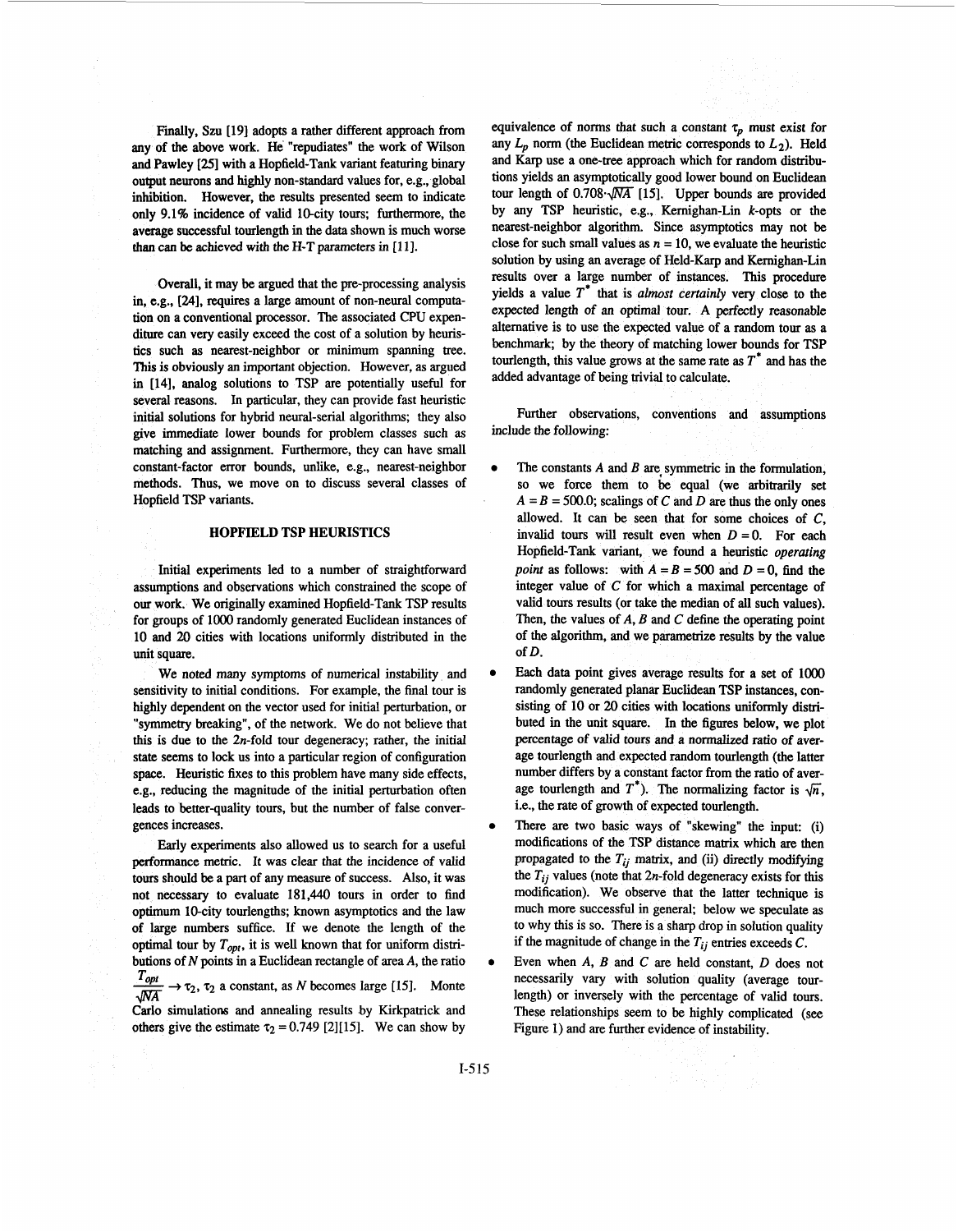The following classes of heuristic variants were evaluated.

**Nearest-Neighbor Skewing.** We can see empirically that in an optimum TSP tour, a given city is usually connected to one of its close neighbors. It is therefore natural to use a sparse incidence matrix, where only elements which are among the *k* lowest in their respective rows and columns are retained. Hopfield and Tank in their original paper proposed exactly this heuristic enhancement with  $k = 4$ . Heuristic *NN* 1 gives a smooth implementation of  $T_{ij}$  skewing, i.e., a pair of nearby cities will have greater encouragement to be adjacent in the tour than would two cities which are further apart. *NN2*  perturbs **all** *Ti,* values by a constant.

**Cutting-Plane Skewing.** The dual of nearest-neighbor skewing consists of forbidding those edges that are unlikely to occur in the optimal tour. For example, it is improbable that a city will be connected to its most distant neighbor, and so we can arbitrarily inhibit the formation of such a link. In heuristic *CP 1,* we simply inhibit all links corresponding to the four most expensive adjacencies of each city. Heuristic *CP2* is considerably more sophisticated, and uses what are essentially cutting-plane techniques [13] to determine forbidden edges. Both *CP 1* and *CP2* are "discontinuous"; there is no variation of the incremental inhibition with distance or other parameters.

**Convex Hull Analysis.** In tracking the convergence of the H-T output nodes, one may observe that the first  $n - 1$ cities are usually fixed in a sensible manner; the last city is then interpolated into the tour at the remaining feasible position. **An** analysis of *lo00* runs yielded **998** cases where the last city to converge (call it C) was part of the convex hull of tour locations. Furthermore, we have found that  $C$  is almost always either the city furthest from the remaining cities (i.e., maximal sum of distances to two nearest neighbors) or the one for which the remaining cities subtended the greatest angle (because it is **an** extreme point of the set of locations, there is a line *1* passing through C such that the remaining cities lie on one side of *I*). Heuristic *CH* 1 reduces the inhibitions for  $T_{ij}$ entries corresponding to the greatest subtended angle of any extreme point; heuristic *CH 2* reduces the inhibitions for entries corresponding to the nearest neighbors of the most isolated city. Note that *CH2* is analogous to the renormalization technique proposed in *[24].* 

**Symmetry Breaking.** Several researchers claim that the Hopfield-Tank TSP formulation is hampered by a high "degeneracy" of (good) solutions. Under such a paradigm, the network fails because it cannot decide on any one of several equivalent good tours; partially satisfying each of these good solutions results in an invalid output. Though there is no real evidence for the notion of such symmetric local minima, we tried two heuristics: (i) *SB* 1 simply forces city 1 to be in position *1,* and (ii) *SB2* forces city 1 to be in position *1* and its nearest neighbor to be in position *2.* 

The eight heuristics were all (with the possible exception of *CH 1)* relatively plausible at the **start** of experimentation; they were all motivated by accepted results in the optimization and neural network literatures. But, as seen in the results below, some of them significantly worsen the performance of H-T TSP. There is little in the literature to explain such a phenomenon, and so we find it necessary to introduce a new characterization of "difficult" input TSP matrices for the Hopfield network.

### **Non-A TSP INSTANCES and EMBEDDING DIMENSION**

**As** noted above, the bulk of neural network TSP literature deals with planar Euclidean TSP instances, and some heuristics are dependent on this aspect of the input data. However, suppose we have **an** instance where

#### $d(a,c) > d(a,b) + d(b,c)$

for some choice of cities *a, b* and c. We say that such an input is non-metrizable, and we note that such inputs can be *created* from Euclidean instances by executing heuristics listed above. Non-metrizable instances comprise the vast majority of those encountered in real-world situations; in such cases, geometric concepts such as convex hull or area maximization become nearly meaningless. Sometimes, though, a middle ground exists.

Consider the following example. Imagine that travel costs are *100* dollars from *A* to *B, 200* dollars from *B* to C, and 800 dollars from **A** to C. Clearly the triangle inequality does not hold, but this does not mean that **all** is lost: in real life, a poor salesman who must travel from **A** to C will take the detour through *B even if he has already visited B.* 

Thus in this situation, as with certain practical applications, one can *smooth* the TSP incidence matrix, e.g., by applying Floyd's shortest-path ("triple operation") algorithm:

for 
$$
i = 1, n
$$
 {  
for  $j = 1, n$  {  
for  $k = 1, n$  {  
 $d(i,j) = max [d(i,j), d(i,k) + d(k,j)]$  }  
}}

The resulting distance matrix will satisfy the triangle inequality. For TSP instances that satisfy the triangle inequality (i.e., the class of A-TSP instances, in the terminology of *[6]),* we have investigated a new hierarchy defined by the *embedding dimension.* (These results are the subject of current study.)

We digress briefly to characterize embedding dimension.<br>
Consider a symmetric *n* by *n* TSP distance matr<br>
There are<br>  $\binom{n}{2} = \frac{n (n - 1)}{2}$ Consider a symmetric *n* by *n* TSP distance matrix **A.**  There are

$$
{n \choose 2} = \frac{n (n-1)}{2}
$$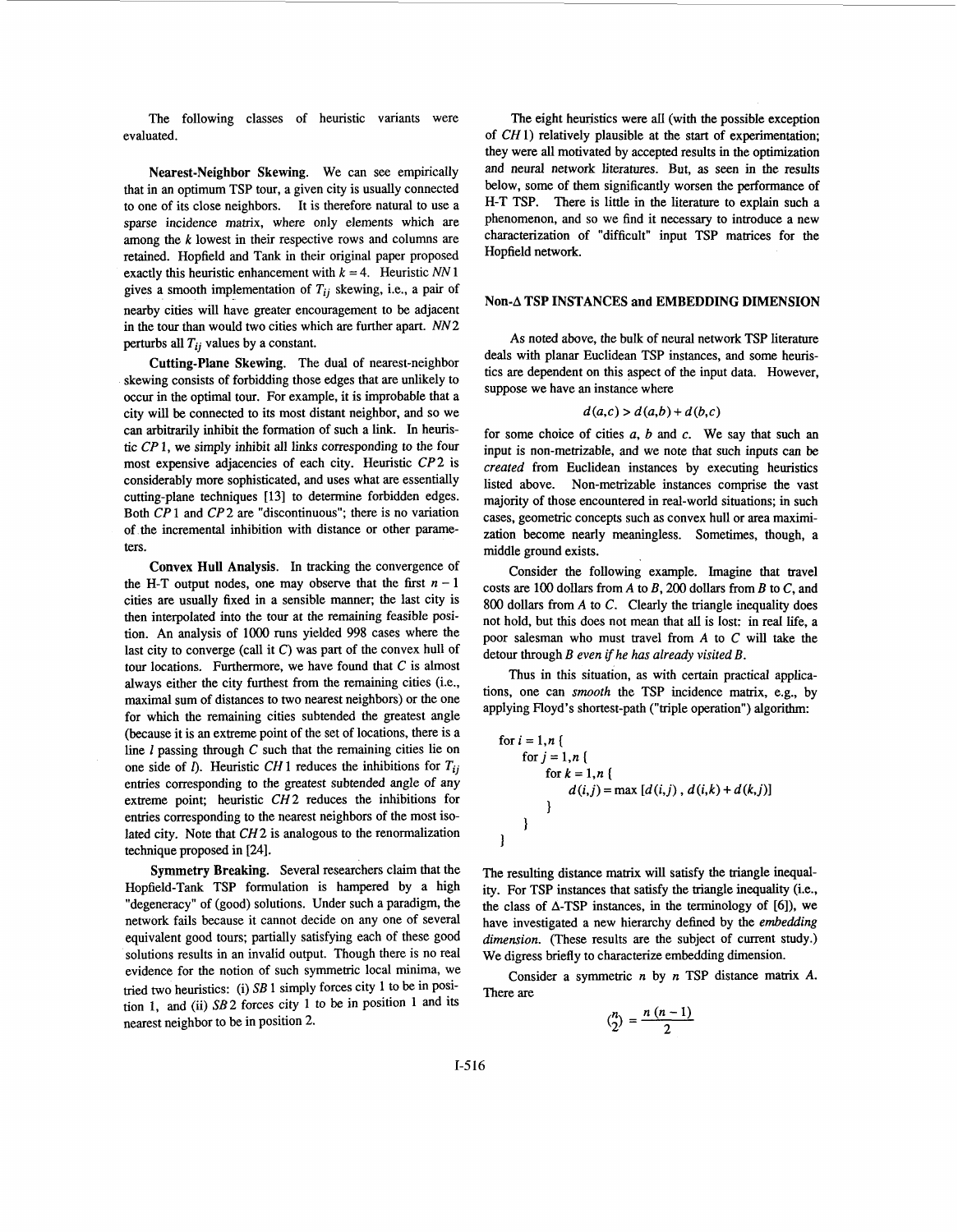inter-city distances *Aij* that are of interest. If each city's location in  $R^k$  is given by a k-tuple of reals, then we have  $kn$ unknowns. (Alternatively, there are  $k(n - 1)$  unknowns, if we assume one city to be at the origin.) Because there are inter-city distances  $A_{ij}$  that are of interest. If each city's<br>location in  $R^k$  is given by a k-tuple of reals, then we have kn<br>unknowns. (Alternatively, there are  $k(n - 1)$  unknowns, if<br>we assume one city to be at the when the dimension  $k$  is greater than  $n/2$ , and thus a solution (i.e., an embedding in  $R^k$ ) exists. *n* (*n* – 1) 2

[A simple inductive argument can also be used. Consider the distance  $a_{12}$ : it can be realized by placing the first and second cities  $a_{12}$  units apart on the line. Now, we can solve for the location of city 3 using distances  $a_{13}$  and  $a_{23}$ , and so forth. In general, the first  $k$  cities will define a hyperplane in  $R^k$ , and the  $(k + 1)^{st}$  city can therefore be embedded in  $R^k$ . This is obviously a poorer bound on  $k$  than that derived above.]

It is NP-hard to find the minimum embedding dimension of a given symmetric TSP incidence matrix, and the concept is little-studied. (Graph-theoretic variants of this problem have been studied, e.g., by Graham and Winkler [8] and Sherlekar and JaJa [18].)

**As** embedding dimension increases, no clear trend in solution quality or frequency is discernible; this is perhaps due to the limited problem sizes we are studying. (We conjecture that the probability of H-T TSP finding a valid tour will in general decrease as embedding dimension increases.)

**As** it is sometimes impossible to "smooth" an incidence matrix, we must examine how Hopfield TSP performs for random or other non-metrizable input. Preliminary results for non-metrizable distance matrices are very interesting, and are reported below. **As** there is no established measure of "nonmetric-ness" for an incidence matrix *A,* we use the value  $P(A)$  as a parameter, where  $P(A)$  denotes the probability that three given cities (a "triple") determine distances which violate the triangle inequality. In particular, it seems that Hopfield-Tank TSP is not as robust as previously believed.

#### RESULTS AND CONCLUSIONS

Sample results for the four classes of TSP variants are presented in Figures 2-5. Figure *6* shows some results **for** the standard Hopfield-Tank implementation. As noted earlier, we are interested in (i) the percentage of final configurations which correspond to valid tours; and (ii) the average valid tourlength as a percentage of expected random tourlength. [Figure 7](#page-7-0) gives an example of how the frequency of valid tours varies inversely with P *(A)* for non-metrizable instances.

The Hopfield-Tank TSP algorithm is extremely sensitive to initial perturbative values, scaling of parameters, and even convergence criteria. Such characteristics have been noted by previous workers and ascribed to frustration of the energy configuration. Heuristic fixes proposed in the literature are disappointing: the sparse matrix and forbidden-edge methods proposed by Hopfield and Tank are unsuccessful unless they are "smoothed", and symmetry-breaking also fails to improve

performance. Of course, our work **is** by no means unsuccessful. For example, the NN1 heuristic was able to **obtain**  better-quality solutions than those reported by Hopfield and Tank, while at the same time succeeding on almost **92%** of its inputs. The NN 1 heuristic was also by construction the least disruptive of a smooth energy configuration.

The most interesting aspect of our results concerns embedding dimension and metrization of the TSP incidence matrix. In implementing the various heuristics, we observe that as the distance matrix accumulates a large number of non-A triples, the incidence of invalid tours rises dramatically. The same good solutions are still feasible in the revised distance matrix (and they remain in the same "percentile" of all solutions), but somehow they become harder, not easier, to find. We conclude that although Hopfield-Tank remains a pioneering vehicle for TSP solution, its robustness for random or non-metric inputs may not be as great **as** previously **sup**posed.

#### FUTURE WORK

The erratic performance of Hopfield-Tank TSP algorithm **is** partly due to the discrete nature of structure terms in the energy functional. We are experimenting with a dual method of enforcing the permutation matrix structural constraint. Essentially, we define a less strict penalty term which will theoretically allow trajectories outside the hypercube, but which does not do so in practice. Convergence to permutation matrix structure is a consequence of the Cauchy-Schwartz inequality.

The discovery that NN 1 is a good heuristic may confirm the intuition in [14] concerning space-filling curves and Hopfield TSP formulations. It is easy to see that the *NNl*  heuristic can be extended to yield a TSP algorithm which optimizes by the generalized curvature metric of [14]. But will the algorithm fail for non-metrizable inputs?

With regard to embedding dimension, we ask **if**  discrepancy and matching lower bounds on optimal TSP value can help us predict performance ratios for Hopfield TSP in higher dimensions. In particular, does the error grow with *n* at the same rate for all dimensions  $\geq 3$ ?

Furthermore, we note that the purely structural constraint afforded by such work as [21] is sufficient to allow solution of such problems as  $n$ -queens or graph  $k$ -coloring. In addition, important mathematical questions might well be resolved through neural computation, particularly those concerning the theory of block designs, Ramsey theory, and the characterization of finite projective planes of various orders. We consider such mathematical problems to be the realm where Hopfield networks excel. We note in passing that the dichotomy between structure and cost (similar to that **of**  feasibility/optimality in mathematical programming) resembles the relationship between recognition and enumeration. This too is an area for investigation. Finally, we mention fixed- or bounded-dimension linear and quadratic program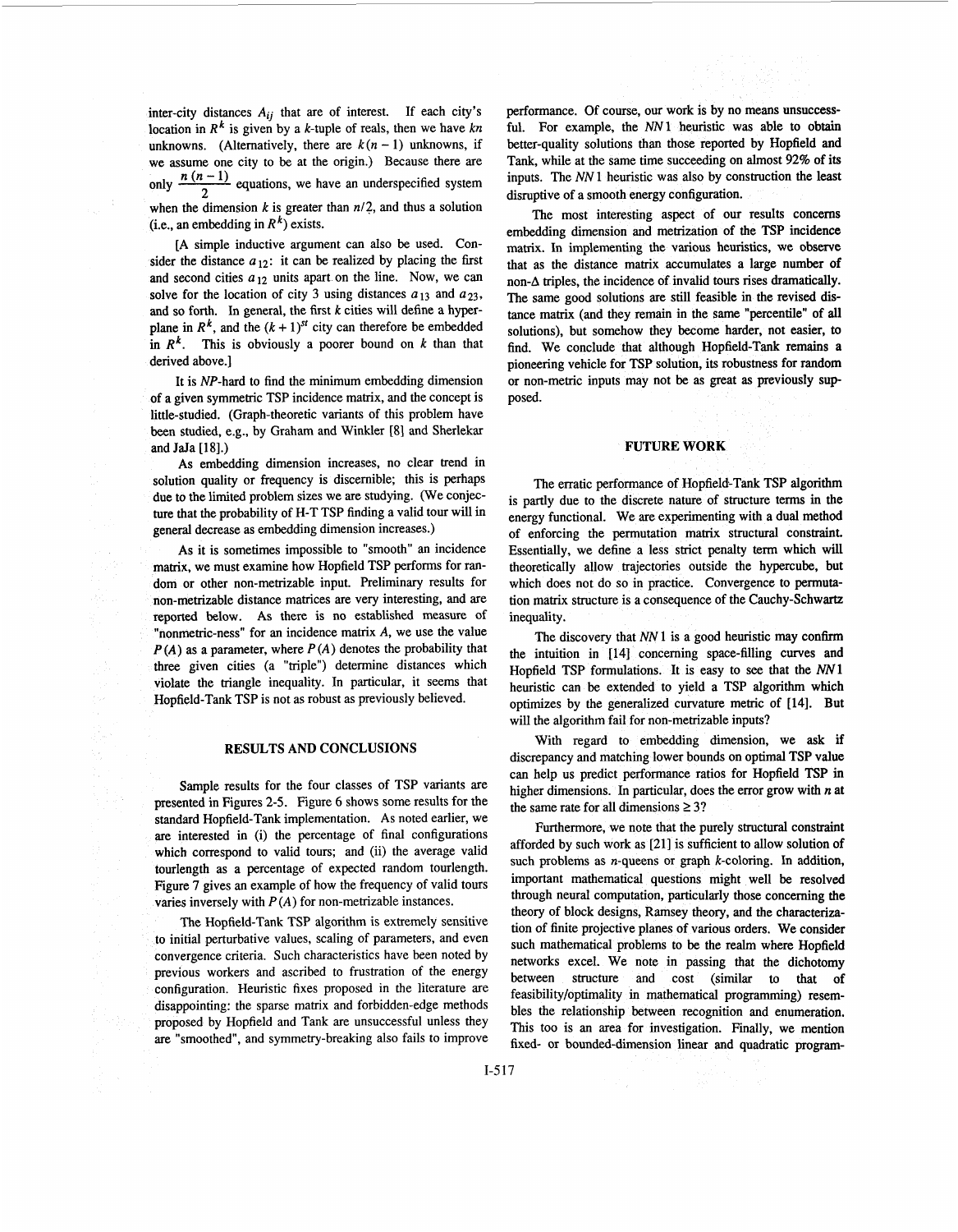ming **as** ideal areas of practical application which have not been fully explored in the literature.

Many problems in CAD or network flows, such as routing through congestions, can be formulated as smalldimension linear programs with (combinatorially) many columns. **Is** it possible to design a Hopfield network that will perform what is essentially column-generation in, e.g., revised simplex techniques? Similarities in, e.g., facet structure of the associated optimization polytopes suggest that a network which solves TSP can be used for a large class of problems.

# **ACKNOWLEDGEMENTS**

The author would like to thank G. Hueter (UCSD Department of Physics and HNC, Inc.) and R. Hecht-Nielsen (UCSD Department of ECE and HNC, Inc.) for calling attention to this problem, as well as for continued support and encouragement. Professor **E.** Page, G. Tagliarini and K. Hanrahan, all of Clemson University, provided helpful discussions of their work. The author is supported in part by NSF Grant MIP-8700767 and a grant from the State of California MICRO Program.

### **REFERENCES**

- [1] B. Angeniol, G. de la Croix Vaubois and J. Y. le Texier, "Self-Organizing Feature Maps and the Travelling Salesman Problem", *Neural Networks* 1 (1988), pp. 289- 293.
- [2] E. Bonomi and J.-L. Lutton, "The N-City Travelling Salesman Problem: Statistical Mechanics and the Metropolis Algorithm", *SIAM Review* 26 (1984), pp. 551-568.
- [3] R. D. Brandt, Y. Wang, A. J. Laub and **S.** K. Mitra, "Alternative Networks for Solving the Traveling Salesman Problem and the List-Matching Problem", *Proc. International Conf on Neural Networks* 11, July 1988, pp. 333-340.
- [4] W. **I.** Clement, R. M. Inigo and E.S. McVey, "Synaptic Strengths for Neural Simulation of the Traveling Salesman Problem", *Proc. Applications of Artificial Intelligence SPIE* 927,1988, pp. 373-380.
- [5] R. Durbin and D. Willshaw, "An Analogue Approach to the Travelling Salesman Problem Using an Elastic Net Method", *Nature* 326(6114), April 1987, pp. 689-691.
- [6] M. R. Garey and D. **S.** Johnson, *Computers and Intractability: A Theory of NP-Completeness,* New York, Freeman, 1979.
- [7] R. L. Graham, "An Efficient Algorithm for Determining the Convex Hull of a Finite Planar Set", *Inf Proc. Letters*  10 (1980), pp. 132-136.
- [8] R. L. Graham and P. M. Winkler, "On Isometric Embeddings of Graphs", *Trans. Amer. Math.* Soc. 288(2) (1985), pp. 527-536.
- [9] **S.** U. Hegde, J. L. Sweet and W. B. Levy, "Determination of Parameters in a Hopfield/Tank Computational Network", *Proc. International Conf. on Neural Networks* 11, July 1988, pp. 291-298.
- [10] F. Hoffmann and K. Kriegel, "Embedding Rectilinear Graphs in Linear Time", *lnf. Proc. Letters* 29 (1988), pp. 75-79.
- [11] J. J. Hopfield and D. W. Tank, "'Neural' Computation of Decisions in Optimization Problems", *Biological Cybernetics* 52, 1985, pp. 141-152.
- [12] G. Hueter, "Solution of the Traveling Salesman Problem With an Adaptive Ring", Proc. International Conf. on *Neural Networks* **I,** 1988, pp. 85-92.
- [13] R. Jonker and T.Volgenant, "Identification of Non-Optimal Arcs for the Traveling Salesman Problem", *Operations Research Letters* 1(3), July 1982, pp. 85-88.
- 141 A. B. Kahng, *draft,* February 1989.
- 151 E. Lawler, J. K. Lenstra, A. Rinnooy Kan, D. Shmoys (eds.), *The Traveling Salesman Problem,* New York, Prentice-Hall, 1986.
- 161 G. **S.** Lueker, "Optimization Problems on Graphs with Independent Random Edge Weights", *SIAM J. Computing* 10(2), May 1981, pp. 338-351.
- [17] E. W. Page and G. A. Tagliarini, "Algorithm Development for Neural Networks", *Proc. Symp. on Innovative Science and Technology SPIE* 880, January 1988, pp. 11-19.
- [18] D. D. Sherlekar and J. JaJa, "Layouts of Graphs of Arbitrary Degree", *Proc. 25th Allerton Conference on Combinatorics and Optimization,* 1987, pp. 355-364.
- [19] H. Szu, "Fast TSP Algorithm Based on Binary Neuron Output and Analog Neuron Input Using the Zero-Diagonal Interconnect Matrix and Necessary and Sufficient Constraints of the Permutation Matrix", *Proc. International Conf on Neural Networks* **II,** July 1988, pp. 259-266.
- [20] G. A. Tagliarini and K. Hanrahan, *private communication,* December 1988.
- [21] G. A. Tagliarini and E. W. Page, "Solving Constraint Satisfaction Problems with Neural Networks", *Proc. International Conf on Neural Networks* **111,** June 1987, pp. 741-747.
- [22] G. A. Tagliarini and E. W. Page, "A Neural-Network Solution to the Concentrator Assignment Problem", *Proc. IEEE Conf on Neural Information Processing Systems,*  November 1987, pp. 775-782.
- [23] D. W. Tank and J. J. Hopfield, "Simple 'Neural' Optimization Networks: An A/D Converter, Signal Decision Circuit, and a Linear Programming Circuit", *IEEE Trans. on Circuits and Systems* **CAS-33(5),** 1986, pp. 533-541.
- [24] D. E. Van den Bout and T. K. Miller, "A Traveling Salesman Objective Function That Works", *Proc. International Conf. on Neural Networks* **11,** July 1988, pp. 299-303.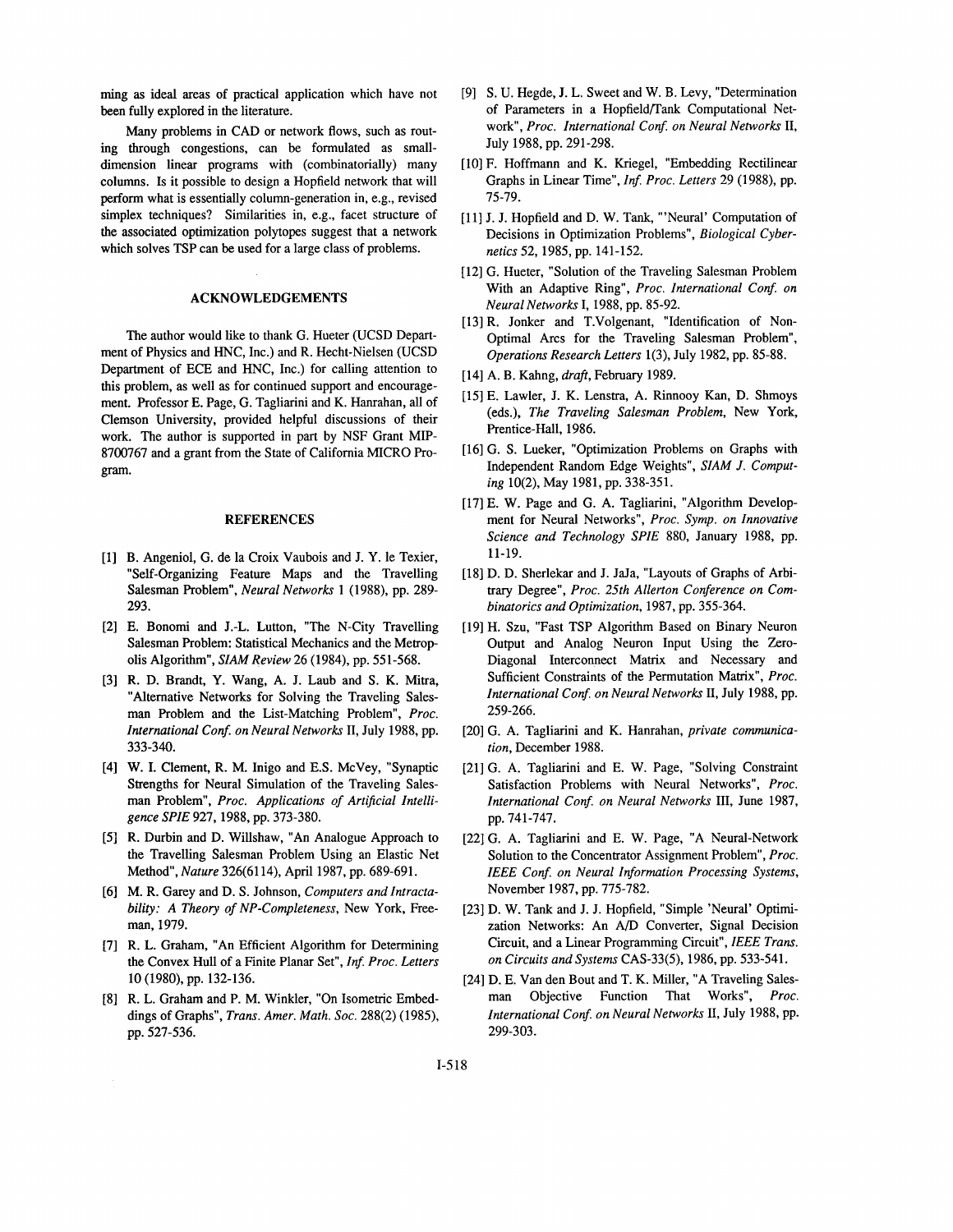[25] G. V. Wilson and G. S. Pawley, "On the Stability of the TSP Problem Algorithm of Hopfield and Tank", Biological Cybernetics 58, 1988, pp. 63-70.



Figure 1. Typical graphs of valid tour frequency and normalized tour length. Both both values are expressed as percentages. Normalized tour length denotes percentage of expected random tourlength for Euclidean 10-city instances. All figures plot statistics for groups of 1000 random instances with city locations uniformly distributed in the unit square. We did not differentiate failure modes as in [9][25].



Figure 2. Performance of  $NN1$  (x) and  $NN2$  (o). [Note: Results in Figures 2-6 are for the best variant found in each of the respective classes. For example,  $NN1$  changes the  $T_{XiYi}$ matrix by using a constant inhibitory skewing, while excitatory skewing varies with cume of neighbor rankings, ranging from a factor of 1.0 to 1.7. In all classes, convergence criteria, search for permutation matrix structure at intermediate stages of calculation, etc. were exploited to maximize incidence of valid tours.] All results are for C code executed on a Sun-4 running UNIX.



Figure 3. Performance of  $CP1(x)$  and  $CP2(0)$ . Results are fairly good, but clearly this method is not truly dual to the NN approach.